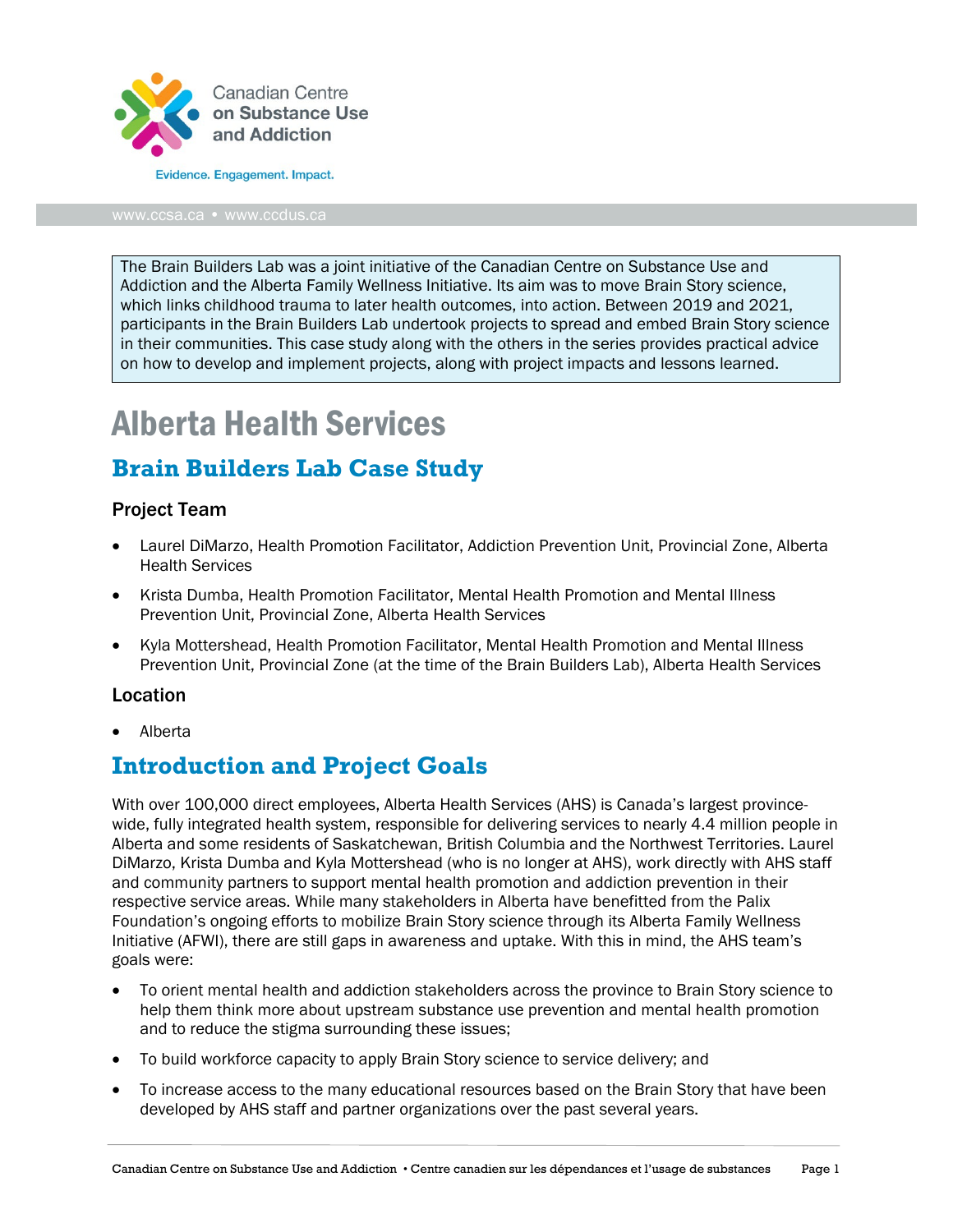

## **Knowledge Mobilization Activities**

#### Awareness-raising among community networks:

The Palix Foundation, which houses the AFWI and associated Brain Story resources, is based in Alberta. Many of the community coalitions the team supports are in rural areas where there is less knowledge of the AFWI's work compared to urban centres. The team began by including information about how adverse childhood experiences can create vulnerabilities to substance use and mental illness in their regular newsletter to the community coalitions. They also shared information about the AFWI's Brain Story Certification Course and encouraged newsletter recipients to enrol.

Awareness-raising among internal networks: AHS staff who work in mental health promotion and substance use prevention also participate in a provincial community of practice. At one of their

#### Key outcomes

- 100% of community coalition members (64/64 survey respondents) reported increased awareness of Brain Story science and interest in embedding it in practice.
- 100% (64/64) reported applying the knowledge to their work:

The Brain Story made a difference in their ability to explain the importance and value of prevention in the work they do in their communities.

Some responded that this work was pivotal and provided a framework to help get other community members on board.

regular meetings, Laurel delivered a presentation on Brain Story science and its link to substance use and mental health outcomes. She pitched the Brain Story Certification Course as a training tool for people working in prevention and early intervention. Members immediately saw the relevance of the science and there was significant interest in using the knowledge and the resources from AFWI to inform their work. Members committed to sharing and promoting the resources within their respective coalitions and networks.

Creating resources: Kyla and Krista integrated Brain Story science into three booklets targeted to parents, called the Building Blocks for Resilience series. Each booklet focuses on fostering resilience in children at particular ages (0–2 years, 2–4 years and 5–8 years) and provides parents with Brain Story-based information and language, as well as developmentally appropriate activities to build resilience and foster social and emotional skills and abilities in their children.

## **Outcomes and Impact**

Emergence of local champions: The team's strategy of engaging the community coalitions helped significantly expand their reach. As a result, many new champions for the science have emerged. Several coalitions organized professional development workshops in their own communities to build more awareness and knowledge about Brain Story science; others hosted community-based events for families. Many coalitions also created Brain Story-themed posters, puzzles and games, and other resources that they could distribute locally. These resources have been centralized and shared across the community of practice members so they can continue to be used province wide.

**Shifting mental models:** Using Brain Story science to guide prevention and promotion work is now firmly embedded within the community of practice and community coalitions. These groups report that the science has helped them better explain their work to the community, has created excitement and desire to approach prevention from a more upstream perspective, and is starting to reduce the stigma associated with addiction and mental illness.